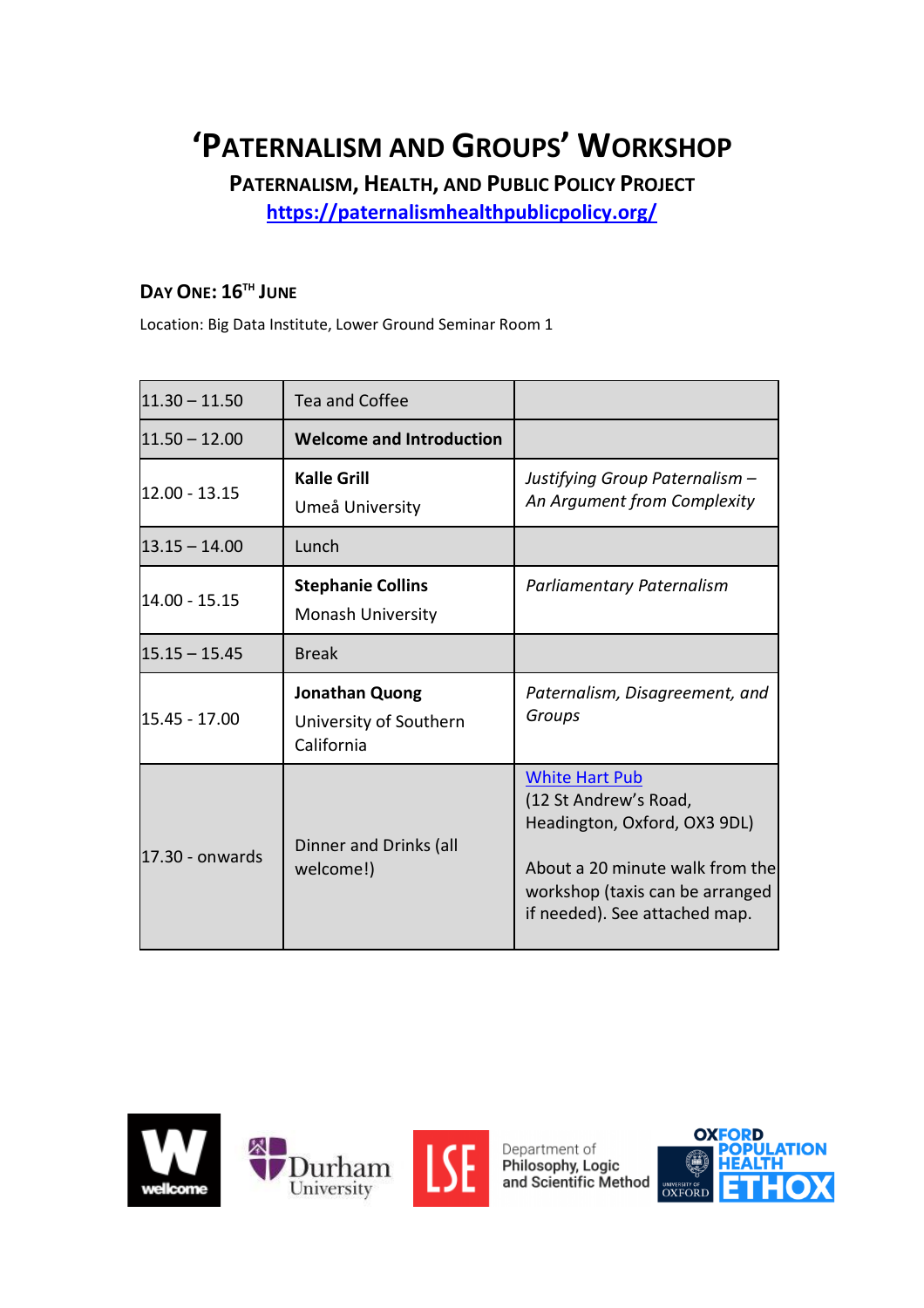## **DAY TWO: 17TH JUNE**

Location: Richard Doll Building, Lecture Theatre

| 8.45            | Tea and Coffee                                                                                                                                                                      |                                                                              |
|-----------------|-------------------------------------------------------------------------------------------------------------------------------------------------------------------------------------|------------------------------------------------------------------------------|
| $9.00 - 10.15$  | <b>Mark Fabian</b><br>University of Tasmania                                                                                                                                        | Democratising measurement: or<br>Why thick concepts call for<br>coproduction |
| $10.15 - 10.45$ | <b>Break</b>                                                                                                                                                                        |                                                                              |
| $10.45 - 12.00$ | <b>Daniel Groll</b><br>Carleton College                                                                                                                                             | Paternalism and Oppression                                                   |
| $12.00 - 12.30$ | Lunch                                                                                                                                                                               |                                                                              |
| $12.30 - 14.30$ | <b>Roundtable</b><br>Discussants:<br><b>Rachel Pechey</b><br>University of Oxford<br><b>Pete Scarborough</b><br>University of Oxford<br><b>Mark Sheehan</b><br>University of Oxford | <b>Food Taxes</b>                                                            |
| 14.30           | End                                                                                                                                                                                 |                                                                              |



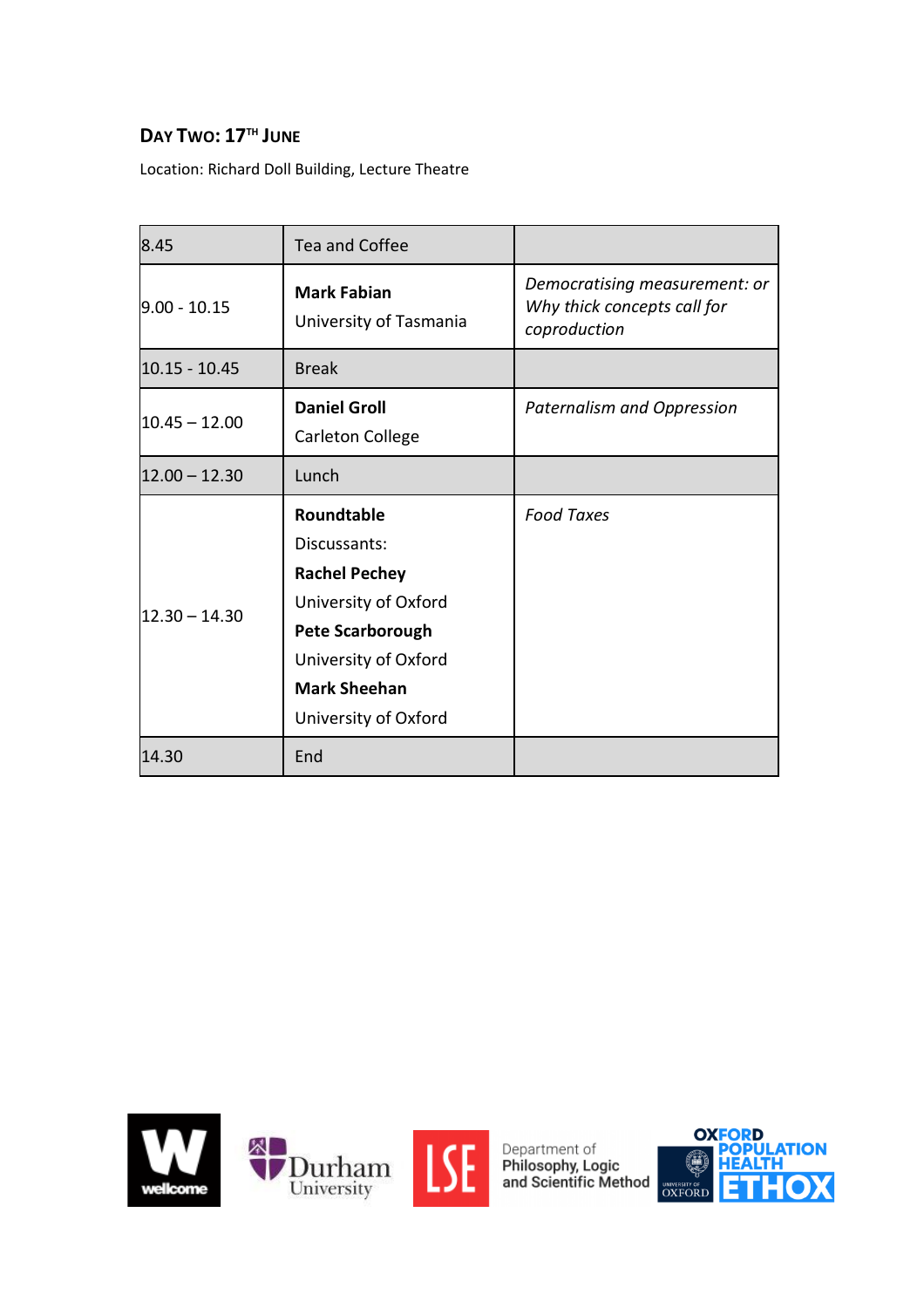## **ABSTRACTS**

**Kalle Grill** (Umeå University): *Justifying Group Paternalism – An Argument from Complexity*

I distinguish and compare three normative approaches to liberty-limiting and healthpromoting policies by the role they award respect for what people will or want for themselves. The propaternalist approach is to evaluate such polices based on their effects on interests, with no independent regard for people's will. The principled antipaternalist approach is to reject all unwanted health-promotion. This might either mean rejecting all paternalistic policies, or filtering out all paternalistic reasons for policies. The moderate liberal approach is to attribute independent but defeasible moral importance to people's will. This means that interests and wills are weighed or balanced against each other in moral evaluation or deliberation.

I propose that the propaternalist approach is, for most liberals, insufficiently respectful of what people currently want for themselves. I propose that the principled antipaternalist approach is either both arbitrary and insufficiently liberal, or else too complex to be useful in many real cases of public health policy, such as to evaluate vaccine mandates during a pandemic. The moderate liberal approach, meanwhile, is both respectful and applicable.

#### **Stephanie Collins** (Monash University): *Parliamentary Paternalism*

Much legislation seems to be paternalistic. Yet when we look inside a legislature, it's hard to know where to locate the beneficent motive (or reason, justification, or intention) that is essential to paternalising. After all, legislators have wildly divergent motives. This paper begins by posing problems for 'common intent' and 'aggregative' approaches to determining the motives of the legislature. It then proposes a new account, the 'rational unity' account. On this account, the motives of a legislature are determined by the legislature's procedures and structures. I apply this account to the Australian parliament and explain how the Australian parliament paternalised in recent excise tax legislation.

### **Jonathan Quong** (University of Southern California): *Paternalism, Disagreement, and Groups*

Some claim that paternalism necessarily involves attempting benefit someone against their expressed or assumed preferences. More strongly, Jonathan Parry has argued



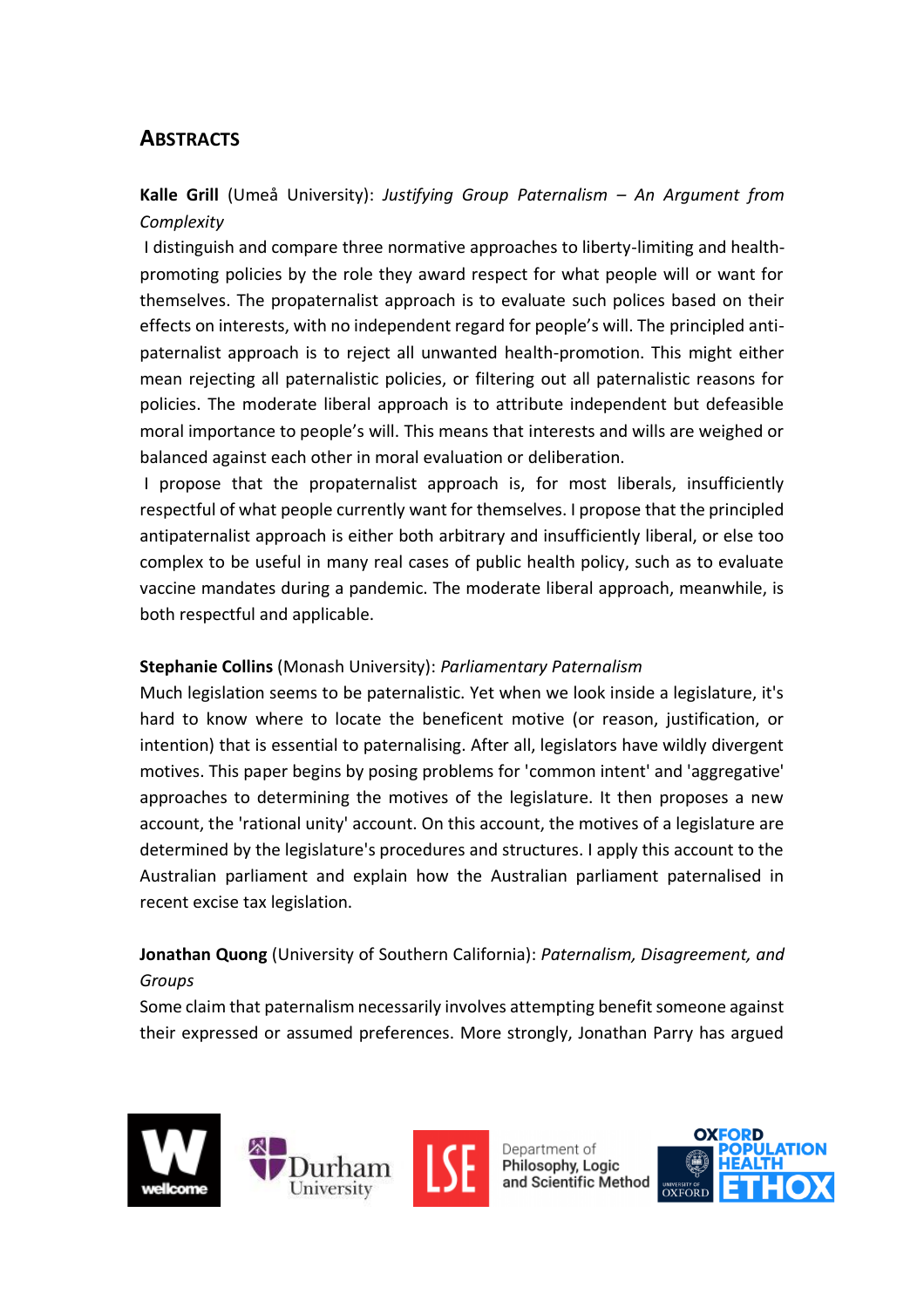that is it always presumptively wrong to benefit someone against their competent wishes. This, I argue, is false: there are many cases where we do not wrong someone by benefitting them against their competent wishes. This is true, I suggest, because paternalism's distinctive wrongness involves the paternalizer acting on the basis of a negative judgment about the paternalizee. Benefitting someone against their wishes need not involve this kind of negative judgment. I argue that this alternative construal of paternalism has significant practical implications for acts that involve benefits to groups.

#### **Mark Fabian** (University of Tasmania): *Democratising measurement: or Why thick concepts call for coproduction*

(By Anna Alexandrova (Cambridge) and Mark Fabian (Cambridge then but now University of Tasmania)

Thick concepts, namely those concepts that describe and evaluate simultaneously, present a challenge to science. Since science does not have a monopoly on value judgments, what isresponsible research involving such concepts? Using measurement of wellbeing as an example, we first present the options open to researchers wishing to study phenomena denoted by such concepts. We argue that while it is possible to treat these concepts as technical terms, or to make the relevant value judgment inhouse, the responsible thing to do, especially in the context of public policy, is to make this value judgment through a legitimate political process that includes all the stakeholders of this research. We then develop a participatory model of measurement based on the ideal of co-production. To show that this model is feasible and realistic, we illustrate it with a case study of co-production of a concept of thriving conducted by the authors in collaboration with a UK anti-poverty charity Turn2us.

#### **Daniel Groll** (Carleton College): *Paternalism and Oppression*

Sometimes people genuinely want to help other people. Sometimes those other people don't want to be helped. If the would-be helpers persist then they act paternalistically. Liberals typically think there is something morally suspect about paternalism even when it would be successful, i.e. even when it would make the targets of the intervention better off. They usually offer two reasons for thinking this: paternalism violates the target's autonomy or it is objectionably insulting to the target. The traditional liberal view has faced considerable pushback in recent years from liberal anti-paternalists who have offered arguments that purport to show that paternalism is not in principle objectionable.